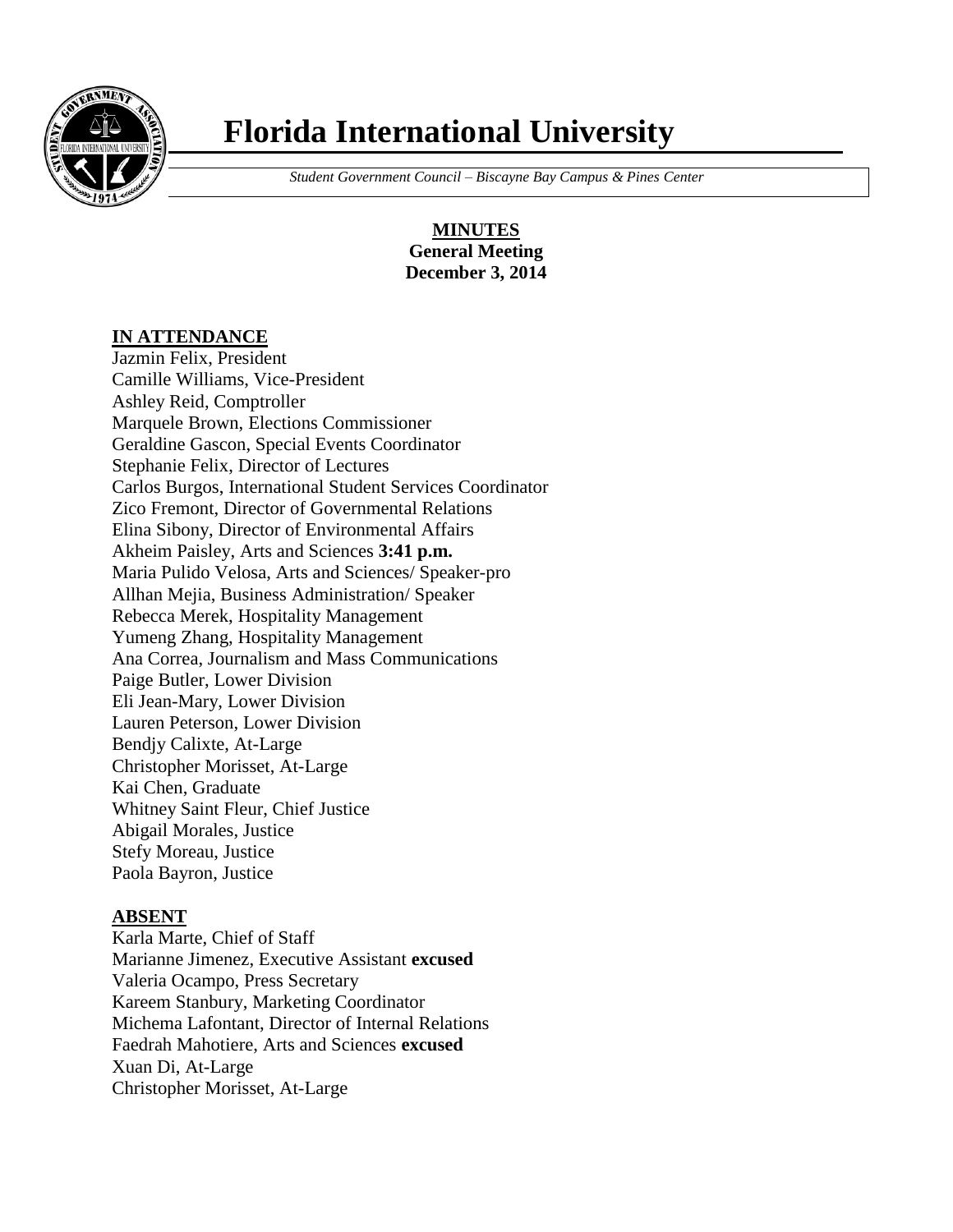Alexandra Bendayan, Justice

### **GUESTS**

Simone McPherson, Student Health Services Dona Walcott, Student Health Services Dr. Cheryl Nowell, Counseling and Health Services Sabreena O'Keefe, Center for Leadership and Service Bryan Corcoran, Applicant for Lower Division Senator

## **CALL TO ORDER**

The Student Government Association (BBC) held a General meeting on December 3, 2014 in room WUC 221. The meeting was called to order at **3:36 p.m.** by President Felix.

Speaker Mejia moved to approve the previous general meeting's minutes. Senator Pulido seconded the motion and the motion passed by a unanimous decision.

## **PRESIDENT'S REPORT**

• President Felix remarked that this is currently the fullest council there has been in years. She is very pleased with the many successful events that were held this semester. She explained that next semester will be more geared toward the budget, elections, the council ropes course and Rally & Tally.

Speaker Mejia moved to move the health presentation before the wellness center presentation in the agenda. Senator Merek seconded the motion and the motion passed by a unanimous decision.

#### **NEW BUSINESS**

#### **A. Health Transition Presentation**

- Dr. Nowell said that FIU student health services will be merging with FIU Health. The proposal has to be submitted by January and the final decision has to be made by July concerning the transition.
- She said that President Felix sits on the Health Services Transition Committee. If members have any questions or concerns, they can direct them to her.

Speaker Mejia moved to go back into the agenda to proceed with the "It's On Us" presentation. Senator Peterson seconded the motion and the motion passed by a unanimous decision.

#### **B. It's On Us Presentation**

- Ms. O'Keefe said that It's On Us is a national organization dedicated to getting students to assist in changing sexual assault culture on campus. She said that she wants the campaign to be more FIU specific for spring semester. If council members have any ideas, they can reach out to President Felix.
- President Felix added that she sits on the It's On Us committee with Ms. O'Keefe. If anyone has any comments, questions or concerns, they should bring it up to them.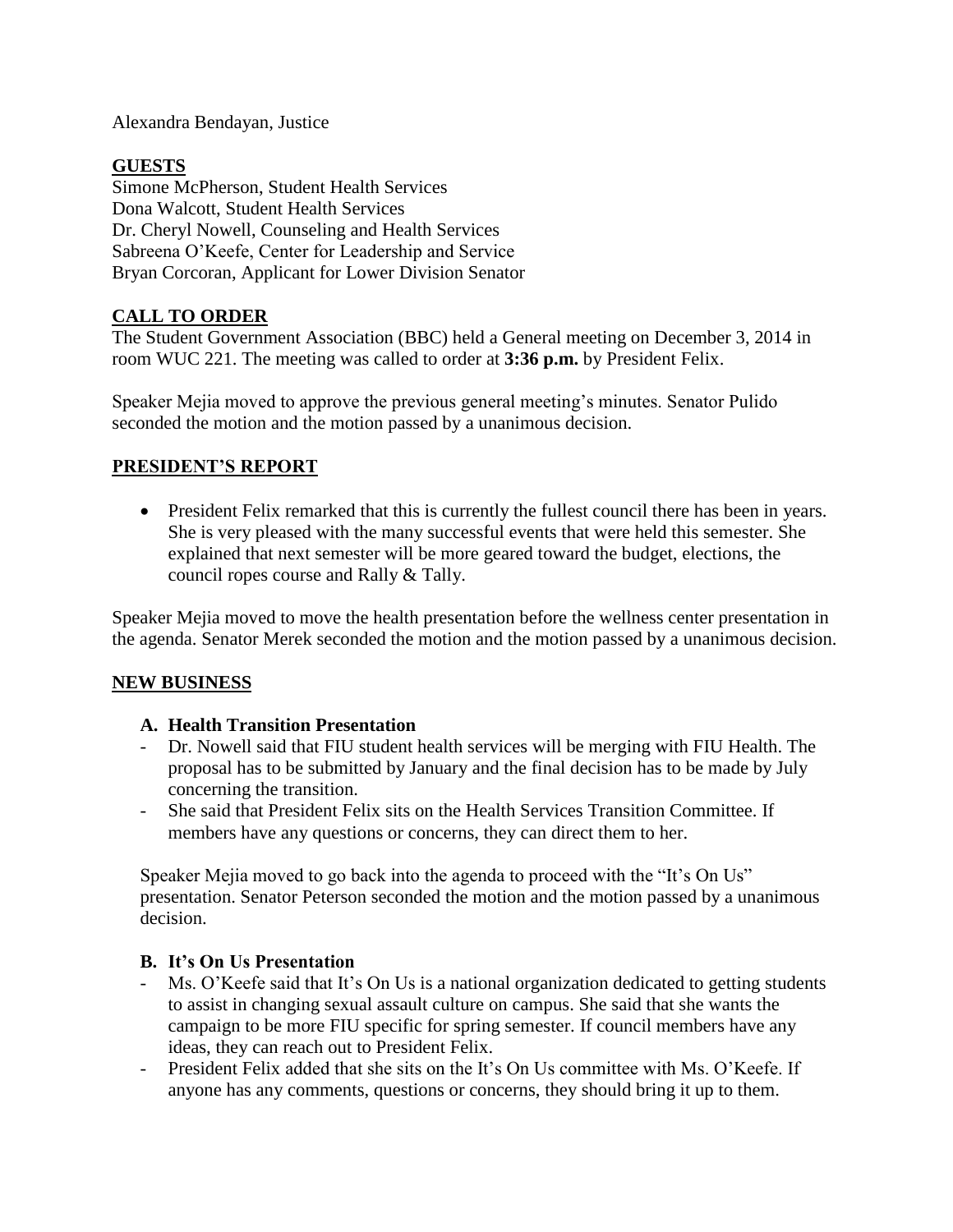#### C. **Wellness Center Presentaion**

- Ms. McPherson, an intern at the Wellness Center, said that they are trying to start a Student Health Advisory Committee (SHAC) on this campus. The first meeting is planned for January. They need as many students from SGA as possible to sit on the committee. Members will serve as liaisons between the student body and the health clinic/wellness center, as well as promoting the utilization of services.
- President Felix said that the FIU Health/Wellness centers are merging with the FIU School of Medicine. She said that has pros and cons. Council members need to be concerned with how that will affect them as students, as far as how health fees will change and if services will be lost or not.

#### **ANNOUNCEMENTS**

- **1)** Elections Commissioner Brown said that this Friday, Dec. 5, is the last day to write motivational quotes or bring in small toys for children in the hospital. Council members can also donate money to the jar at the front desk. Elections Commissioner Brown also said that the Jeans for Teens service project will be underway in January. Boxes will hopefully set up around both campuses for collection.
- **2)** Ms. Adames said that the Town Hall Meeting is confirmed for Feb. 16 from 2-4 p.m.
- **3)** Ms. Adames said that council members need to email her their resumes.
- **4)** Ms. Adames said that there will be a student from Project Panther Life shadowing the SGA staff.
- **5)** Mr. Zapata said that the residence halls project is scheduled to be finished by fall 2016. The residences will have 410 beds and 8 floors. President Felix asked a point of inquiry: Since the new halls will be privately owned, will there still be traditional programs like RA's involved? Mr. Zapata answered that there is still ongoing discussion about whether or not the new residence halls will be run by a landlord or by the university.
- **6)** President Felix said that Vice-President Williams, Speaker Mejia, Comptroller Reid and herself will be very busy next semester with the budget hearings. If they cannot make certain meetings due to the hearings, she asked that council members be understanding and proceed with business as usual.

#### **SENATE BUSINESS**

#### **A. Lower Division Appointment**

Bryan Corcoran, a freshman, is a recreational leader at the town of Surfside. He really feels as home at BBC and wants to make a difference on this campus.

Senator Merek moved to appoint Bryan Corcoran as a lower division senator. Senator Calixte seconded the motion and the motion was passed by a unanimous decision.

**Vote** Akheim Paisley- yay Paige Butler- yay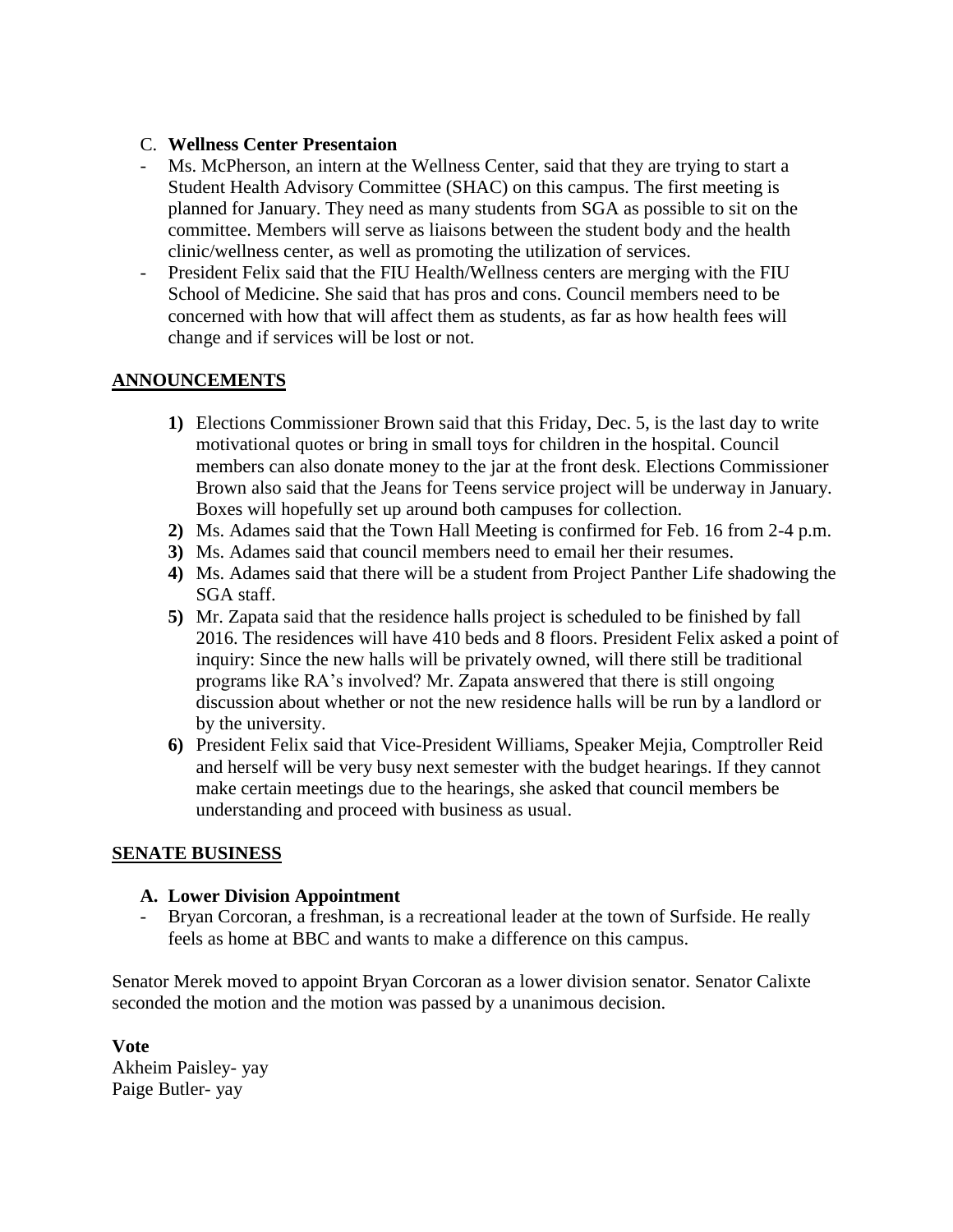Lauren Peterson- abstained Bendjy Calixte- yay Kai Chen- yay Ana Correa- yay Eli Jean-Mary- yay Rebecca Merek- yay Maria Pulido- yay Allhan Mejia- yay

By a vote of 9 yays and 1 abstained, Bryan Corcoran became the new Lower Division senator.

At 4:15 p.m. President Felix gave chairmanship over to Speaker Mejia. Senator Butler was granted a point of personal privilege by Speaker Mejia at 4:16 p.m.

#### **B. Operational Review Committee**

Speaker Mejia explained that at Monday's Senate meeting he proposed the idea of dismissing Senator Jean-Mary as the Operational Review Committee chair. He stated that Senator Jean-Mary is unfit to continue being chair because he does not have the adequate amount of audit reports in the binder. He also said that Senator Jean-Mary leaves inquiries about the audits until the last minute, as the semester is almost over. Finally, Speaker Mejia stated that the Budget hearings are approaching in February and the audit reports need to be accounted for.

Senator Pulido moved to open up the floor for discussion. Senator Correa seconded the motion and the motion was passed by a unanimous decision.

Senator Paisley said that he looked over the evidence/minutes and commented that the meetings seemed short but engaging. Speaker Mejia said that there's a difference between bring engaging and getting the work done. President Felix said that Speaker Mejia was out of order because he is not allowed to influence the senate's decision. Speaker Mejia said that he takes back his previous statement.

Senator Pulido said that although Senator Jean-Mary worked, he didn't update the binders when he needed to.

Dir. of Governmental Relations Fremont asked Senator Jean-Mary if he was aware of his responsibilities. He added that the council members are here to help him when needed.

Senator Merek moved to end the discussion and Senator Calixte seconded the motion. The motion was passed by a unanimous decision.

Senator Paisley moved to dismiss Senator Jean-Mary as Operational Review Chair. Senator Calixte seconded the motion and the motion passed by a unanimous decision.

**Vote** Akheim Paisley- yay